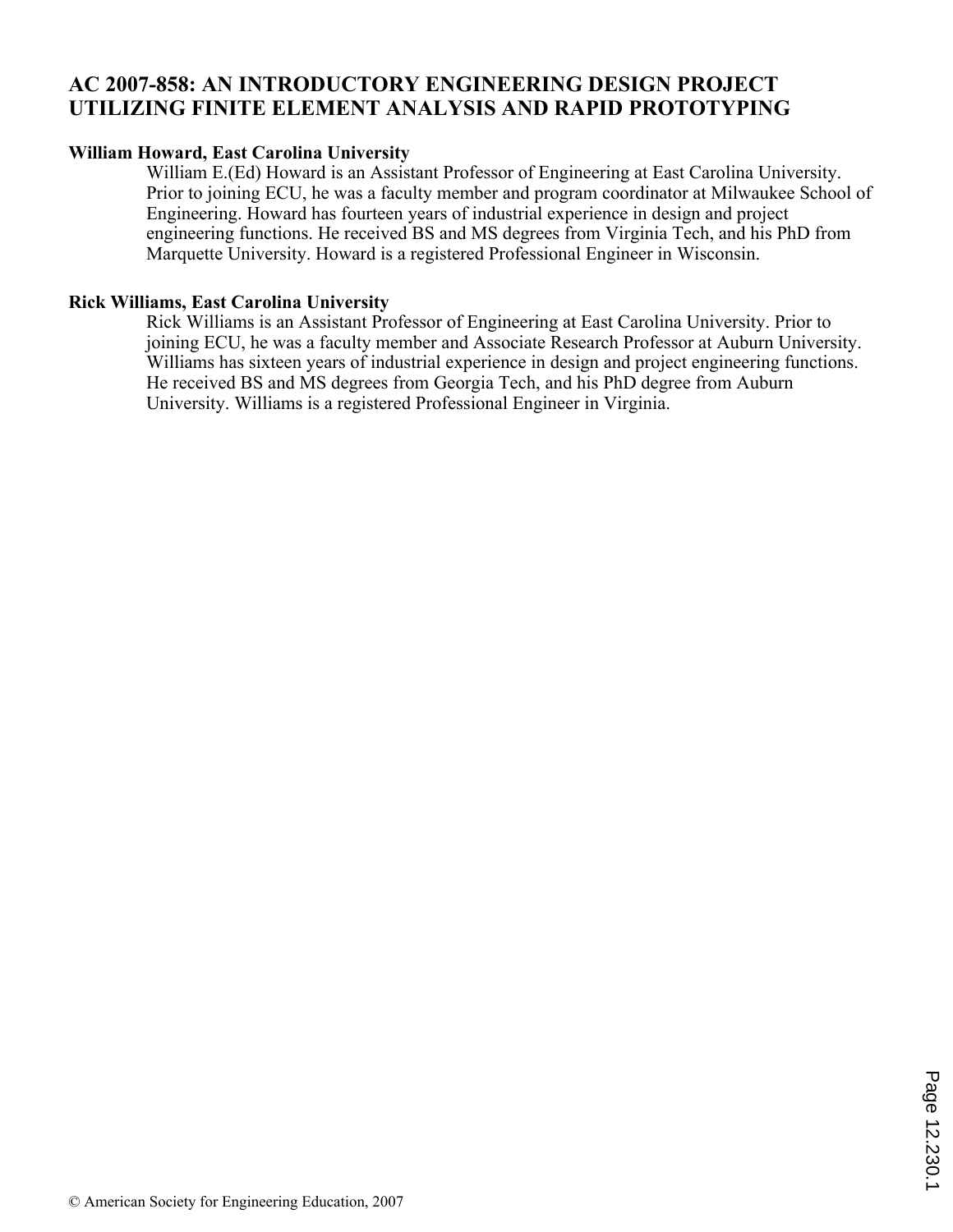# **An Introductory Engineering Design Project Utilizing Finite Element Analysis and Rapid Prototyping**

#### Abstract

Design projects are often used to stimulate interest in engineering among high school students (and to sustain interest among engineering freshmen). A typical model for these projects is "design-build-test," in which students evaluate their designs by making and testing a physical prototype. While these projects can be valuable in motivating many students, a danger is that they ignore any analysis steps, giving the impression that engineering design is a strictly trialand-error process. This impression is contrary to modern engineering design practice, in which modern analysis tools are used in conjunction with rapid prototyping methods to allow for fast design iterations. In this paper, a "design-analyze-build-test" project is described. Easy-to-use solid modeling and finite element analysis software was used along with a low-cost rapid prototyping system in a project in which high school students attempted to optimize the design of a component subjected to well-defined loading and constraints.

This project was conducted as part of Summer Ventures, a program in which talented high school students from across North Carolina explore math and science-related careers at several University of North Carolina System campuses. This was the initial offering of engineering as an option for the students. Students selected three areas of participation. For three weeks, they spent two hours per day in each of the selected areas. During the fourth and final week, they chose one of their three areas for more in-depth study.

During the engineering portion of the first three weeks of the program, lessons included both mechanical and electrical concepts. In the mechanical portion, students learned how to use solid modeling software and were introduced to finite element analysis. To gain an understanding of the finite element method, the students hand-worked problems consisting of assemblies of springs. Given the element matrices of the springs, students assembled the system stiffness matrix, applied boundary conditions, and solved for the unknown displacements. Results compared very closely to those of a physical assembly of high-precision extension springs. The students then modeled a baseline design of a bracket, following step-by-step instructions, and analyzed the performance of the bracket under a weight load using finite element analysis software. Modulus of elasticity and strength values were determined from tensile and compressive tests conducted on the bracket material. The baseline bracket model was built on a rapid prototyping machine and tested by hanging weights on it until it failed. Students then were asked to improve on the baseline design, with the goal of producing the lightest-weight design that achieves a given factor of safety under the design load and meets a specified deflection limit. The students' designs were then built and tested.

In addition to introducing students to the quantitative side of the engineering design process, this project also emphasized the role of uncertainty in the process. Students were asked what factor of safety they felt comfortable in specifying, and a discussion on the trade-offs between risk and cost and the role of design codes followed.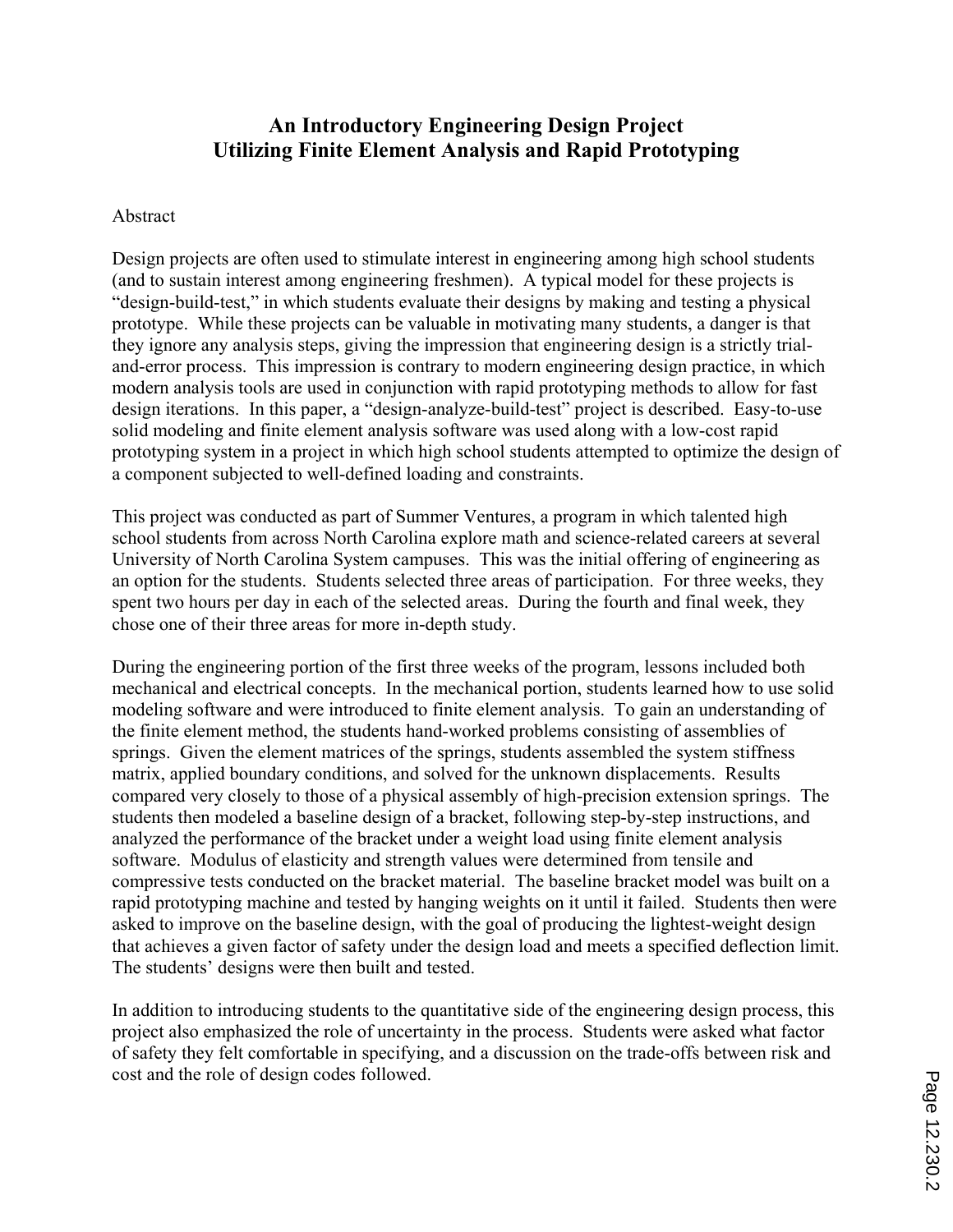## Summer Ventures Program

Summer Ventures in Science and Mathematics is a state-wide program of the University of North Carolina System.<sup>1</sup> Rising high school juniors and seniors are eligible to apply for the program, and participants are selected based on academic ability, motivation to study math and science topics, and emotional maturity. Students spend four weeks in residence at one of six participating UNC campuses. During the first three weeks, students work in three subject areas, chosen from a list of 16 program offerings, such as Archaeology, Biology Topics, Chemistry Topics, Mathematical Modeling, Environmental Sciences, Computer Science, Medicine, and Marine Sciences. Students indicate their top four choices on their application, and the selection committee attempts to place students at the campus offering their top choice whenever possible. During the fourth week, students choose an area for independent study. A research paper and presentation are required for all students. Room, board, and tuition costs are completely paid by the state. Participating students are responsible only for costs of transportation to and from the campus and incidental expenses.

The Summer Ventures program has been offered since 1984. In that time, the program has become very popular, and students selected for the program are high academic achievers. Engineering was added as a program choice for the first time in 2006. Seventeen students chose to participate in the engineering area.

## Engineering Design Content

In designing content for this program, we examined other engineering-related summer outreach activities. The ASEE Engineering K12 Center lists approximately 70 universities and organizations that conduct engineering outreach activities to K-12 students.<sup>2</sup> The Engineering Education Service Center maintains a directory of pre-engineering summer camps, with over 150 entries.<sup>3</sup> Many of these programs involve some type of design/build/test project, such as toothpick-bridge-building, mousetrap-car, or egg-drop contests. One drawback of this type of project is a lack of connection to the real world of engineering design including use of the modern tools of engineering. Solid modeling and rapid prototyping have been used in a summer activity at Milwaukee School of Engineering<sup>4</sup>, but the design is for aesthetics only. Programs at the University of Wisconsin-Madison<sup>5</sup> and University of Virginia<sup>6</sup> have successfully integrated mathematics and science into design activities. The length of the Summer Ventures Program and the level of academic achievement of the students encouraged us to add additional academic rigor to the hands-on activities of a typical summer camp.

The engineering program was divided into six modules:

- 1. Solid Modeling Introduction
- 2. Design, Analysis, and Testing of Bracket
- 3. PLCs and Electro-Pneumatics
- 4. Digital Logic and PID Control
- 5. Motion Analysis of 4-Bar Linkage
- 6. Rapid Prototyping and Free Design

This paper will focus on the activities of the second module.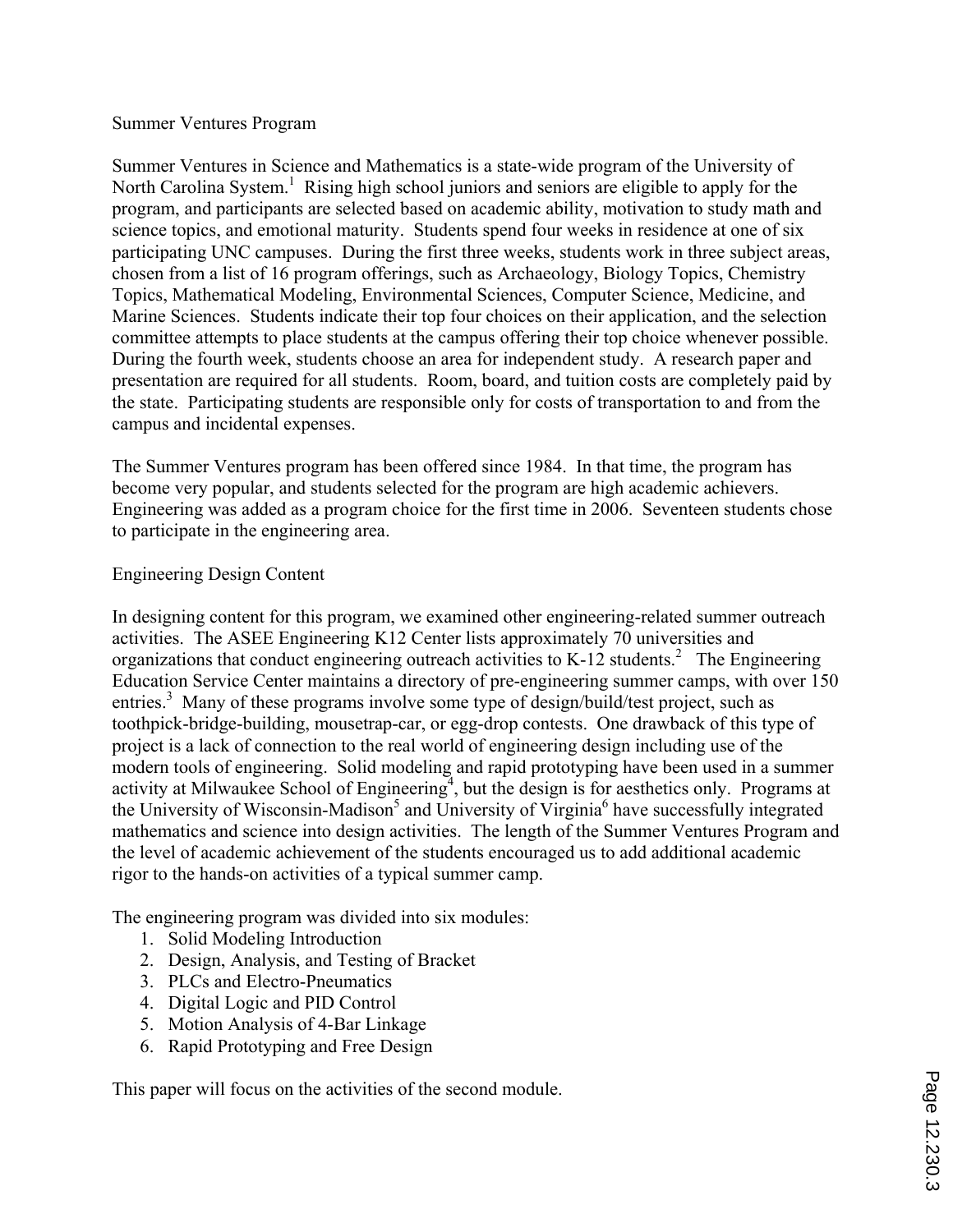Design, Analysis, and Testing Module

In the solid modeling module, students worked through several tutorials, learning the basics of part design and assembly, using SolidWorks<sup>® 7</sup> software. The first activity of the Design, Analysis, and Testing module was the creation of the bracket baseline design, which is shown in Figure 1.



Before analyzing the bracket with FEA, the students were introduced to the finite element method through a problem involving an assembly of four linear springs, as illustrated in Figure

Figure 1 Bracket from Tutorial

2. Spring constants for the problem are:  $k_1 = 30$  lb/inch,  $k_2 = 10$  lb/inch,  $k_3 = 1000$  lb/inch, and  $k_4$  = 40 lb/inch.



Figure 2 Spring Assembly from FEA Tutorial

The steps of the solution to this problem and its solution were presented in a series of steps as follows:

- 1. Explain the concepts of a linear spring, force, deflection, and the spring constant.
- 2. Develop the rules for replacing springs in series or in parallel with an equivalent spring.
- 3. Solve for the deflection of the assembly (node 5) using equivalent spring rules. Point out that the very stiff spring (spring 3) has a minor impact on the system spring stiffness, as it behaves as a nearly rigid member.
- 4. Introduce the concept of the stiffness matrix of an element (spring), relating the displacements of the ends to the forces applied at the ends.
- 5. Starting with the concept of equilibrium at a node, develop the method for assembling the system stiffness matrix.
- 6. Introduce the concept of boundary conditions, with the important idea that for every degree of freedom, either the displacement or the load, but not both, must be defined. Students can usually identify that the displacements of nodes 1 and 2 and the load at node 5 are known, but often do not immediately grasp that the external loads at nodes 3 and 4 are known (value of zero).
- 7. Apply the boundary conditions, so that the equations are reduced to a series of three linear equations, with the known forces on one side of the equations and the unknown displacements on the other side.
- 8. Solve the equations for the unknown displacements. The matrix algebra is performed with a spreadsheet. The displacement of node 5 is compared to the value calculated in step 3. Point out that  $D_3$  and  $D_4$  are nearly equal, as the stiff spring 3 stretches much less than the others.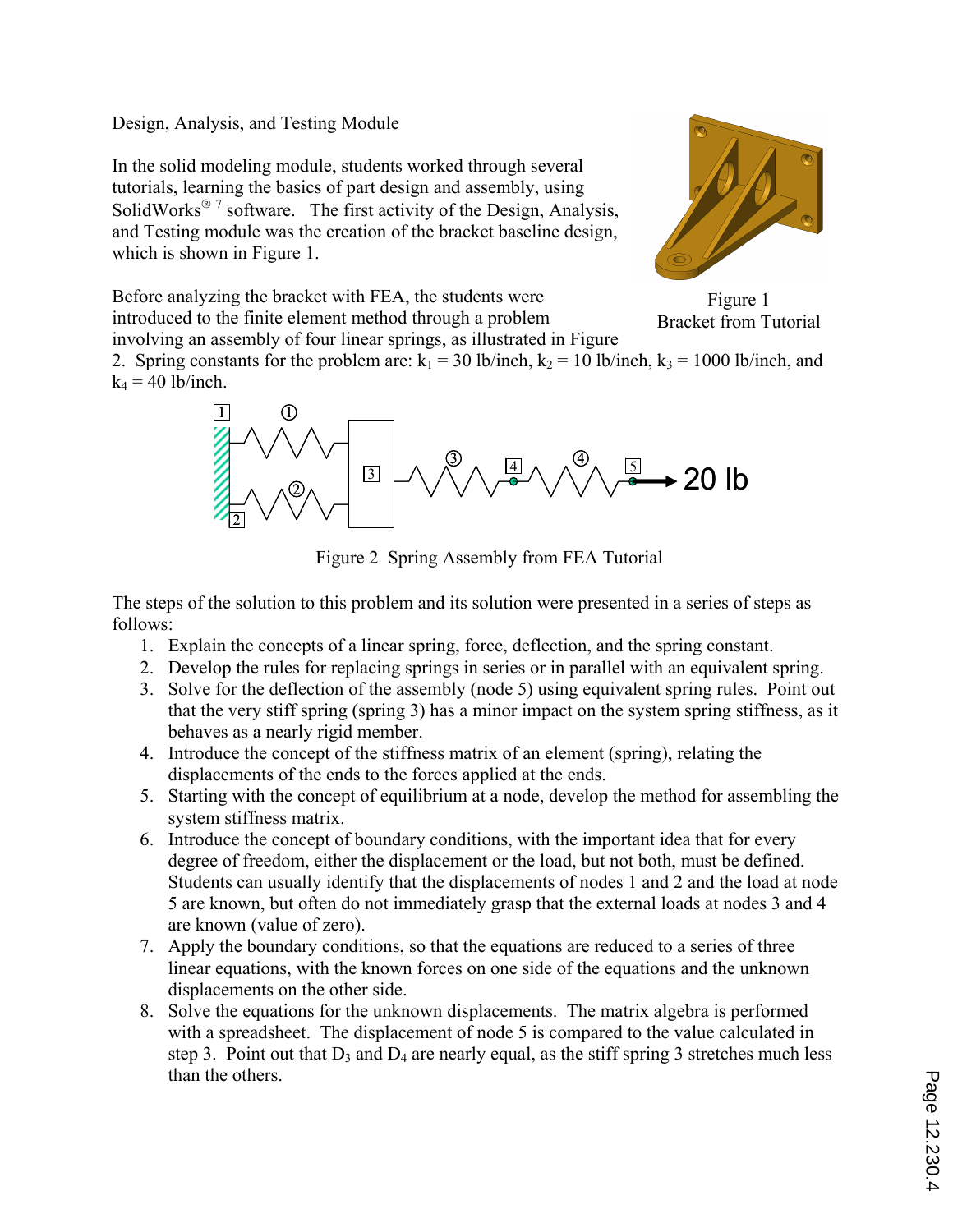- 9. Substitute the five known displacements into the system equations of step 5, and calculate the forces at the nodes. Forces  $F_1$  and  $F_2$  are the reaction forces, and balance the 20pound applied load. The other forces equal the values of the applied nodal forces, and represent a check of the displacement solution.
- 10. Apply the known displacements to each of the element equations to find the force in each spring. Point out that the entire 20 pounds must be resisted by both spring 3 and spring 4 (in series), while the load is distributed between springs 1 and 2 proportional to their stiffness (spring constant) values.

After working through the previous example, students were asked to solve for the nodal displacements and forces of the assembly shown in Figure 3. In this case, the spring constants were for a set of precision tensile springs that were purchased from an industrial supply distributor.



Figure 3 Spring Assembly Model for Student Solution

Students then compared their solution to a physical assembly of the springs, as shown in Figure 4. A 5-N preload was applied to the system to remove any slack from the system, and then the load was increased to 15 N. The difference in the position of the wooden block (Node 3) was noted and compared to the calculated displacement due to a 10-N load. Since the model of this system is one-dimensional (displacements and forces in the x-direction only), the scale is attached to the wooden block at the position which eliminates rigid-body rotation.



Figure 4 Spring Assembly Test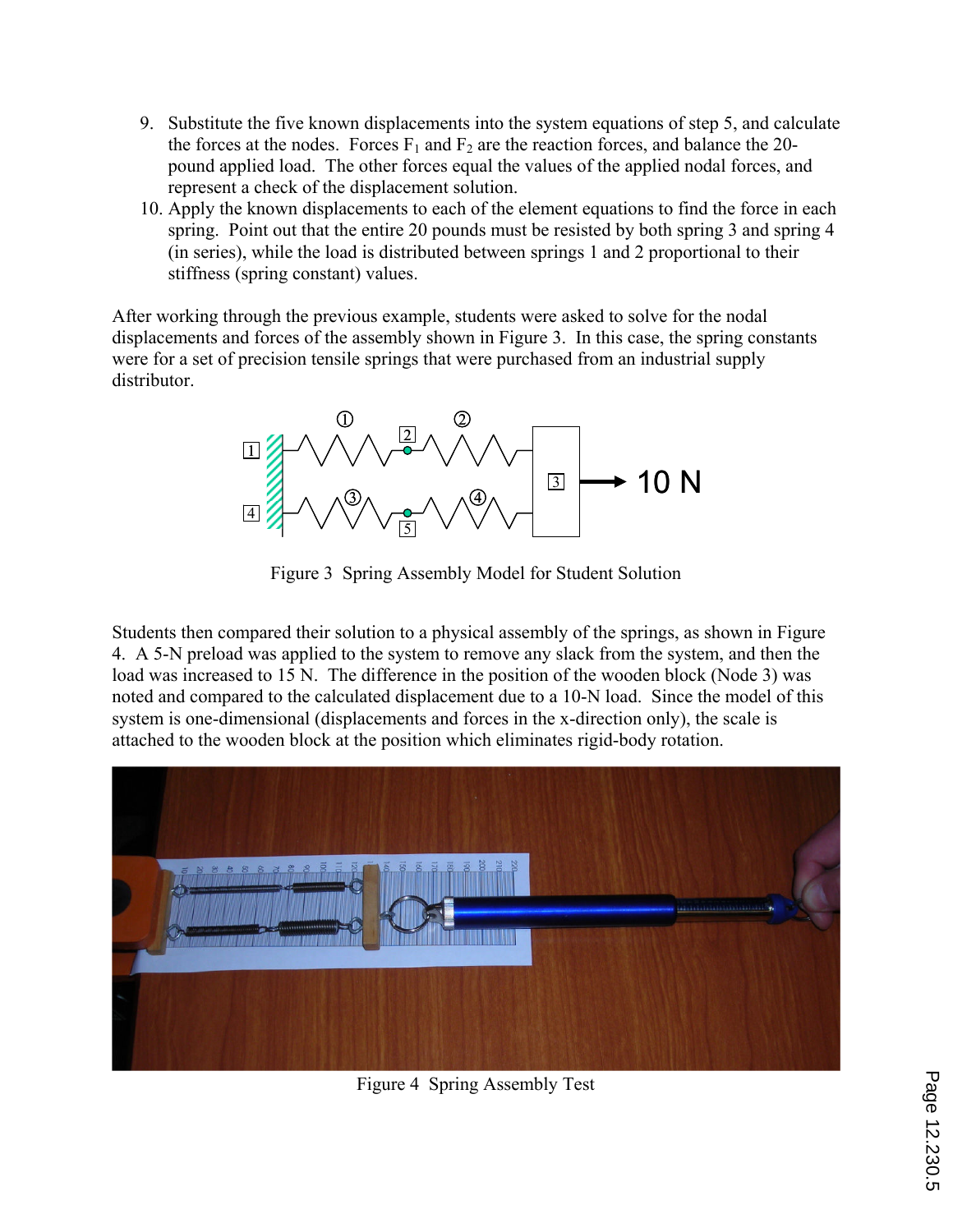Results from this test were surprisingly accurate, considering the simplicity of the setup. Deflection values agreed with the calculated values to within 1 or 2 mm. It should be noted that the students did not find this exercise to be completely straight-forward. Because of the node numbering scheme, several made mistakes in assembling the system stiffness matrix or applying the boundary conditions. However, these errors provided an opportunity for teaching the importance of checking the reasonableness of the solution. One common error involved placing the terms of spring 4's stiffness matrix in the wrong locations in the system matrix (as if spring 4 connected nodes 3 and 4 rather than nodes 4 and 5). In this case, the calculated displacement for node 5 was zero, which can be observed to be incorrect. Another error was to eliminate the first and second rows and columns from the reduced stiffness matrix, rather than the first and fourth rows and columns (corresponding to zero deflections at nodes 1 and 4). In this case, the deflections of all three non-constrained nodes were predicted to be the same, indicating rigid body translations of springs 3 and 4. Once the errors were corrected, the students were pleased to see that their models accurately predicted the response of the system.

Before proceeding to the analysis of the bracket, students were introduced to the concepts of stress and strain, and witnessed a tensile test of a bar fabricated on a rapid prototyping machine. The machine used was a Dimension SST fused deposition modeler.<sup>8</sup> This machine produces parts from ABS plastic. Water-soluble support structures allow parts to be produced with almost no post-processing. A stress-strain graph from the tensile test is shown as Figure 5. From the graph, a yield strength of about 2800 psi was determined. A curve-fit of the linear portion of the curve resulted in a modulus of elasticity of about 240,000 psi. These were the properties used in



## Stress, ksi

Figure 5 Stress-Strain Curve from Tensile Test of Rapid Prototype Material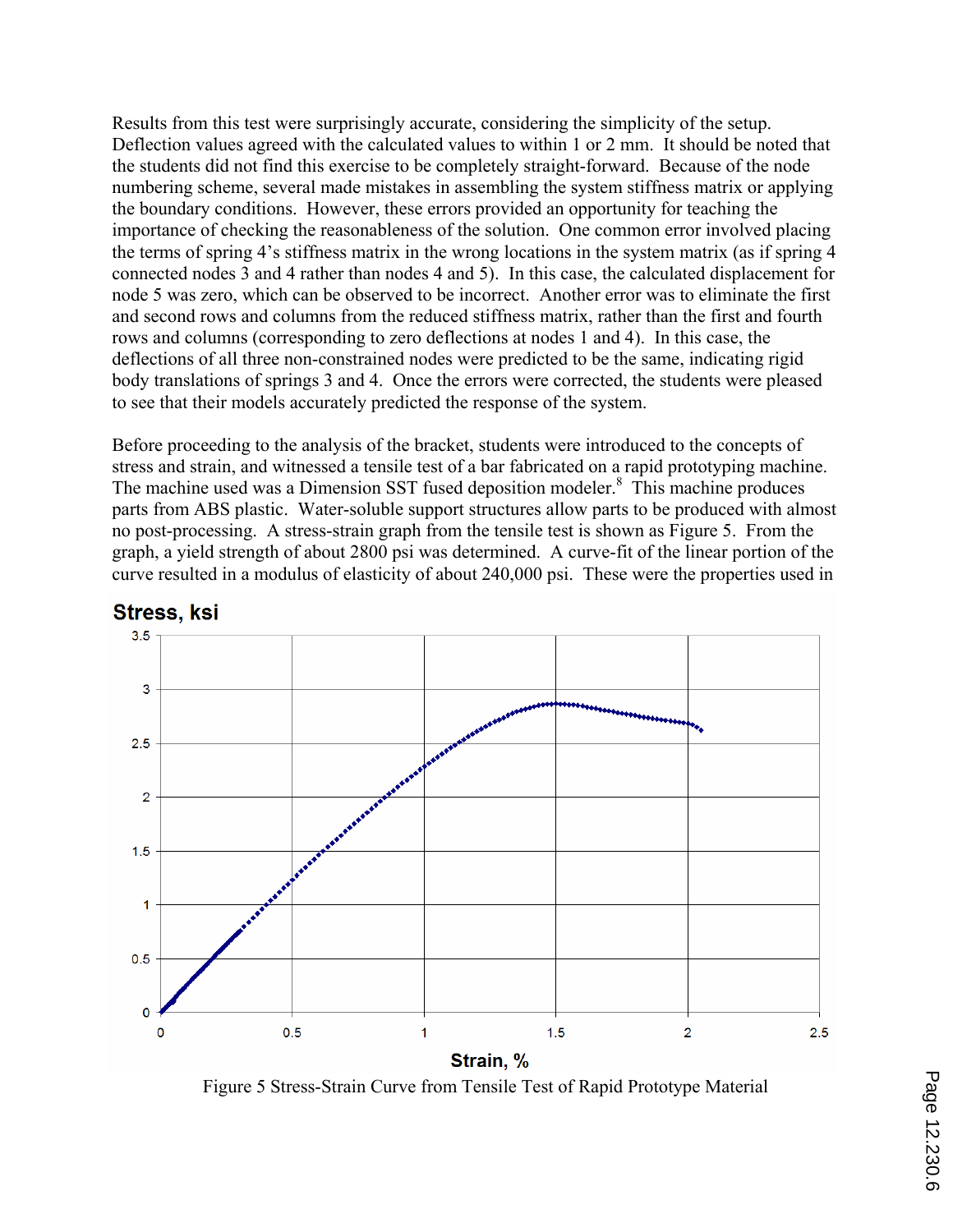the FE analysis, along with an assumed Poisson's ratio of 0.4 (a typical value for plastic).

The students then stepped through an analysis of the bracket using the  $\overline{\text{COSMOSWorts}}^{\text{\textcircled{b}}}$  FEA program, which is integrated into SolidWorks. The analysis was to simulate the test setup shown in Figure 6. The bracket was attached to a wooden 2X4 which was held to a table with clamps. Weight was hung from the screw eye, and load transferred to the bracket through a washer.



Figure 6 Test Configuration for Bracket

In setting up the analysis, the fact that

assumptions had to be made was emphasized. In this case, the assumption was made that the 2X4 would be held rigid, and the screws would hold the back face of the bracket flush against the 2X4. Accordingly, a fixed boundary condition was applied to the FE model. Also, it was assumed that the load would be distributed evenly over the surface of the bracket under the washer. Therefore, a uniform pressure was applied to that region, so that the total downward force equaled five pounds. Students found the predicted deflection of the end of the bracket, and examined the stress distribution.

When examining the Von-Mises equivalent stresses in the bracket, it was seen that the highest stress area was near the top of the hole passing through the ribs, as shown in Figure 7. The baseline bracket was designed so that design improvements would be easy to make. The thin area above the hole was clearly the critical region. The ribs were placed above the loading point rather than below so that the highest stress would be tensile and therefore more likely to cause catastrophic failure.

Before testing the rapid-prototyped bracket, the failure load was predicted from the analysis results. If the Von-Mises results were used, then a factor of safety of 3.98 was computed for the five-pound load, and so a failure load of 19.9 pounds was predicted. However, it was pointed out to the students that the Von-Mises criterion is used to predict yielding of ductile materials. The tensile test of the RP material appears to show some yielding, but the load drops off quickly after reaching its peak value. In other words, the material behavior does not neatly fit either an idealized brittle (straight line to failure) or ductile perfectly elastic-plastic (straight line to yield, then flat line until ultimate failure) model. A compressive test of



Figure 7 High Stress Region Near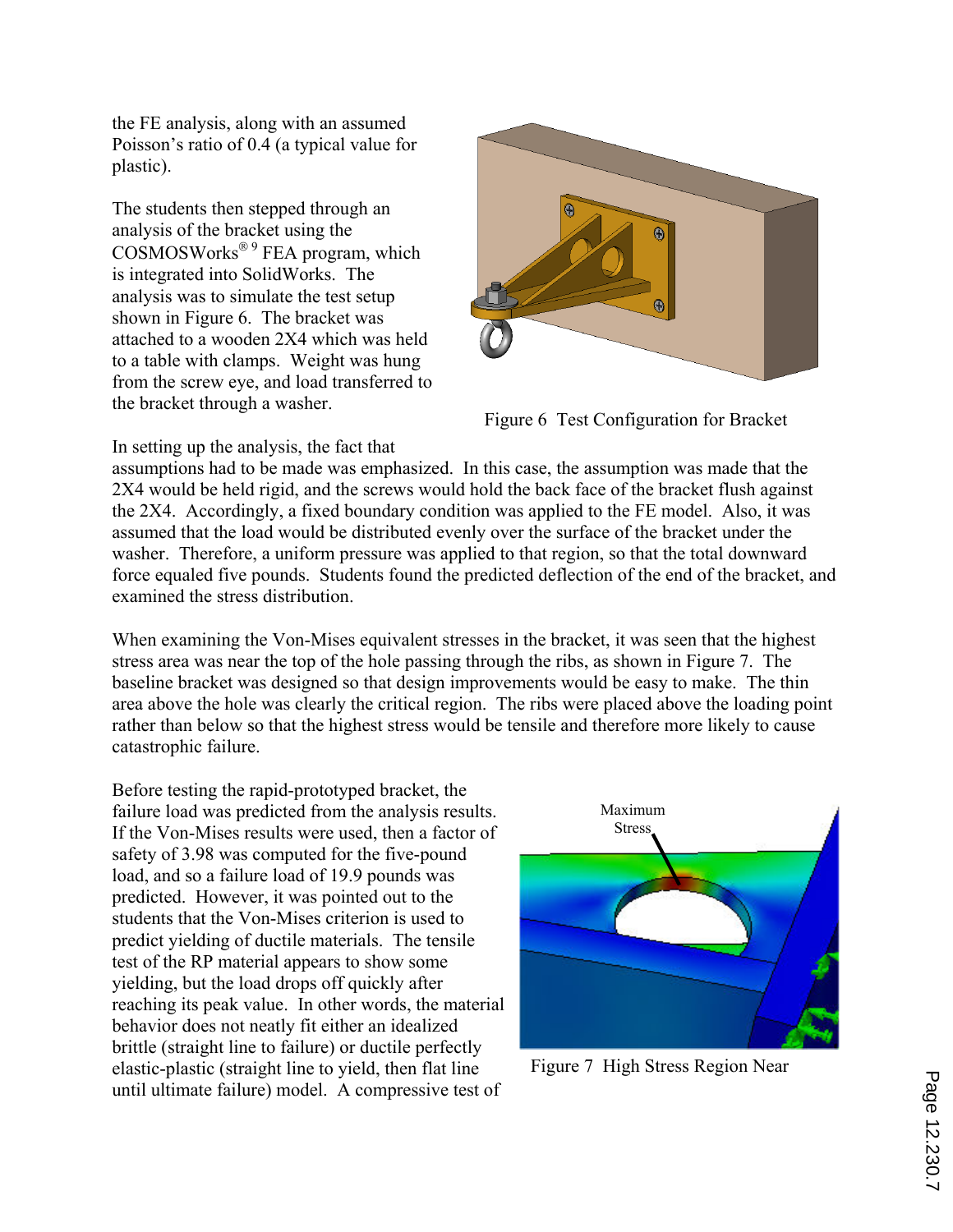the material showed a strength of about 4,500 psi. Based on the different values of tensile and compressive stresses, as well as the relatively low strain to failure of the tensile test, it was decided to use a brittle failure criterion, the Coulomb-Mohr criterion. This resulted in a factor of safety of 3.2, and therefore a predicted failure load of 16.0 pounds.

The bracket load test was conducted by hanging a bucket filled with water from the end of the bracket. Initially, the weight of the bucket and water was five pounds. A dial indicator was used to measure the deflection under load, as shown in Figure 8. Water was then slowly poured into the bucket until failure occurred and the bucket and water were then weighed. We noted that the use of the water as the load gave students a good feel for the force resisted by the bracket, as opposed to seeing the read-out from a digital load cell. For the baseline design, the failure load was 13 pounds, less than the value predicted by the FE analysis but within a reasonable order of magnitude. The deflection measured was about 25% greater than predicted.



Figure 8 Test of Baseline Bracket Design

An examination of the failed bracket revealed that the failure surfaces were smooth, as compared to the rough failure surfaces of the tensile test specimens. This led to the hypothesis that the strength of the RP part was not uniform in all directions. In particular, the bracket was built in the orientation shown in Figure 9, to minimize the amount of support material needed. The material is put down in layers parallel to the xy-plane, and the failure of the bracket occurred between the layers. However, the tensile specimen was built laying flat, parallel to the build plane. Therefore, the strength of the material between layers (in the z-direction) appeared to be lower than the strength within layers (in the xy-plane). This hypothesis was later confirmed by

testing tensile specimens built in different orientations. While this strength difference could be compensated for somewhat by building the brackets in a different orientation, or could be accounted for by utilizing a 3-D failure criterion similar to that used for composite material analysis, neither of these options was desirable. The "upright" build orientation allowed for several brackets to be built simultaneously, and was the most practical way to build the student designs within the needed time frame. Introducing a failure criterion beyond those available within the FE program would be



Figure 9 Build Configuration of Bracket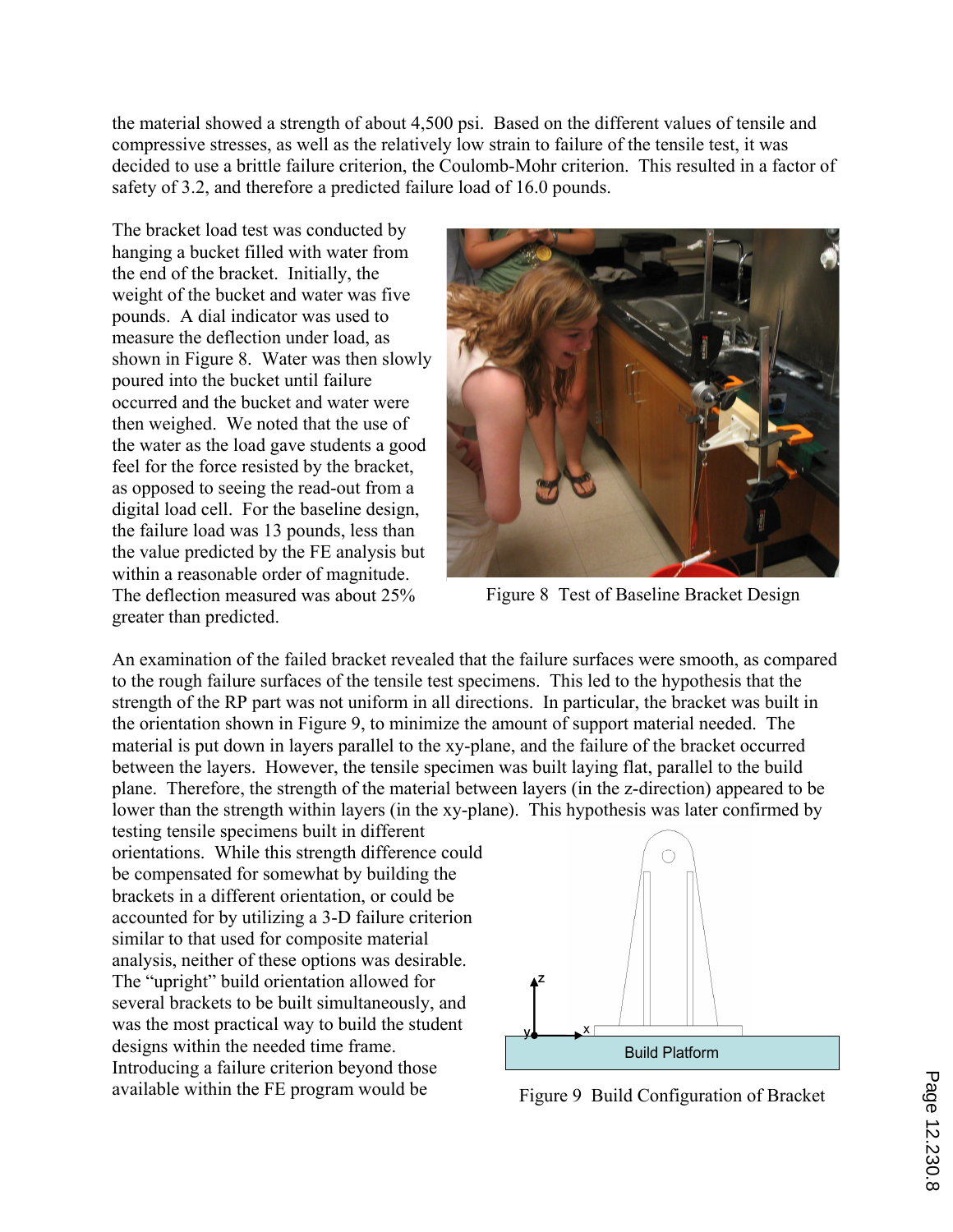possible, but probably beyond the students' level of understanding. Therefore, the strength differences were treated as another imperfection in the idealized model.

Students then worked in groups of two to redesign the bracket. Design constraints included:

- ' No modifications to the back plate of the bracket
- Overall size limitations

• Maintenance of the open space through the bracket to allow for wiring to pass through The goal was to meet deflection and factor of safety requirements while minimizing the weight of the bracket.

Figure 10 shows two students with their FEA results and their rapid prototyped bracket. Overall, the students were able to predict the location of the failures accurately, although failure loads often varied from the predicted loads by as much as 50%.

When the results of the project were analyzed, emphasis was placed on the role of engineering judgment in the design and analysis process. Even with the modern tools that are available to solve problems numerically, it is the *definition* of the problem and *interpretation* of the results that define the role of an engineer. Rapid prototyping and finite element analysis are technologies that serve two seemingly opposite approaches to engineering design. Rapid prototyping is often characterized as a tool that allows physical testing to be performed early and often in the design process, allowing for multiple concepts to be evaluated and mistakes to be avoided. Finite element analysis is often advertised as a way to avoid physical testing, relying instead on "virtual testing." These two approaches can of course be combined into a process that uses FEA to reduce the number of tests required while using RP to verify the analysis results and discover unanticipated factors (such as the discovery of the unequal strengths in this project).



Figure 10 Student-Designed Bracket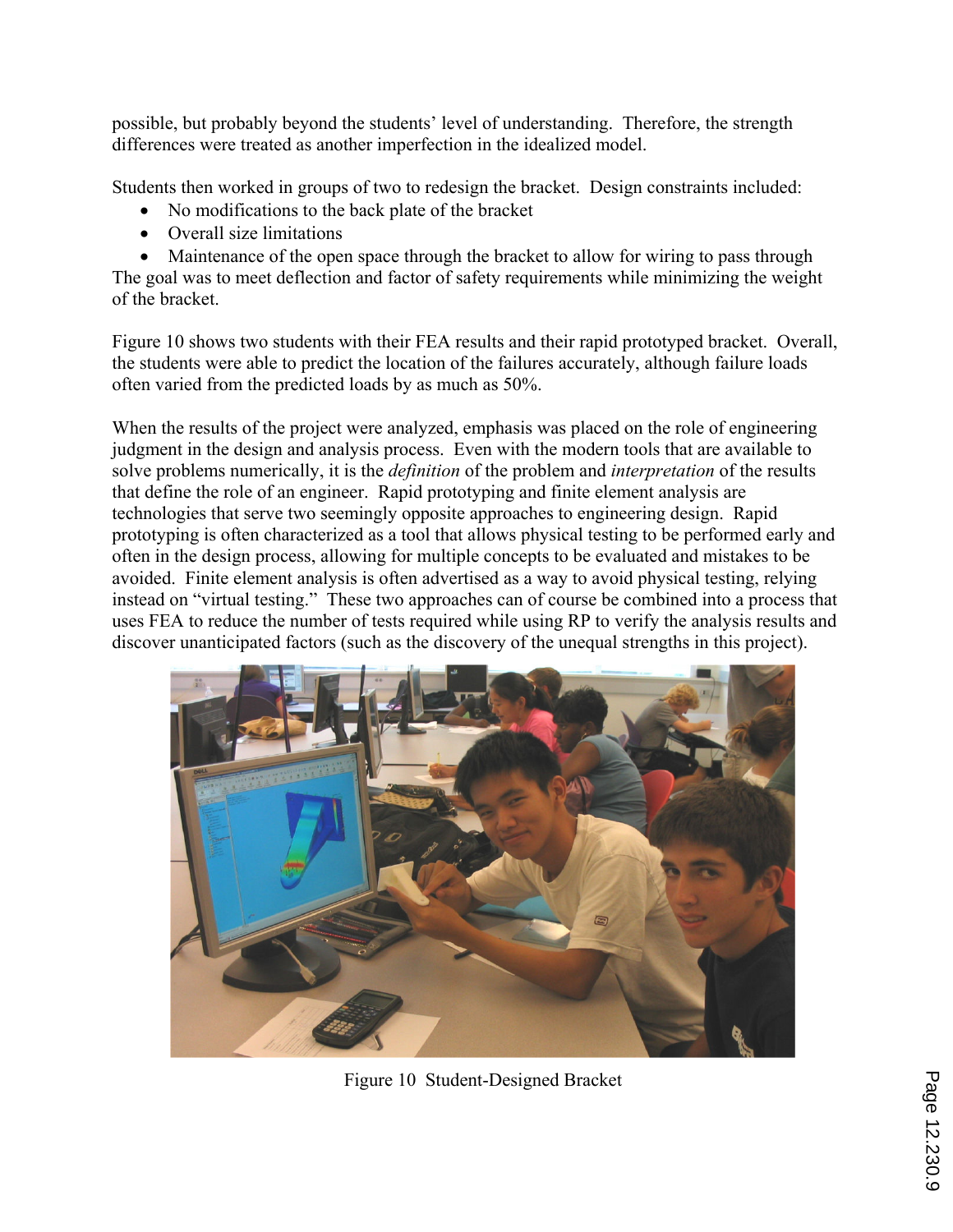## Assessment

At the end of the program, students were asked to complete a short survey, rating each of the components of the engineering activities by how much they learned and how interesting and fun the activities were. Student responses were on a five-point scale:  $5 =$  Strongly Agree,  $4 =$  Agree,  $3$  = Neutral,  $2$  = Disagree, and  $1$  = Strongly Disagree. All 17 students completed a survey form.

The Design, Analysis, and Testing module received the highest ratings for learning something new, as shown in Table 1. Sixteen of the 17 students selected "Strongly Agree" or "Agree" for this statement.

| Table 1. Student Responses to 1 Learned Sometimig New Holli This Module |         |               |  |
|-------------------------------------------------------------------------|---------|---------------|--|
| Module                                                                  | Average | $%$ of 4 or 5 |  |
|                                                                         | Rating  | Ratings       |  |
| 2. Design, Analysis, and Testing of Bracket                             | 4.71    | 94%           |  |
| 5. Motion Analysis of 4-Bar Linkage                                     | 4.59    | 94%           |  |
| 6. Rapid Prototyping and Free Design                                    | 4.59    | 88%           |  |
| 1. Solid Modeling Introduction                                          | 4.47    | 88%           |  |
| 3. PLCs and Electro-Pneumatics                                          | 4.29    | 82%           |  |
| 4. Digital Logic and PID Control                                        | 4.29    | 82%           |  |

Table 1 Student Responses to "I Learned Something New from This Module"

The Design, Analysis, and Testing module also received high ratings for being fun/interesting, as shown in Table 2. The only module rated higher was the Rapid Prototyping and Free Design module, in which students were allowed to design anything they wanted (within size limits) and have their design prototyped. The students were able to keep their prototyped designs as souvenirs.

| Module                                      | Average<br>Rating | $%$ of 4 or 5<br>Ratings |
|---------------------------------------------|-------------------|--------------------------|
| 6. Rapid Prototyping and Free Design        | 4.88              | 100%                     |
| 2. Design, Analysis, and Testing of Bracket | 4.29              | 82%                      |
| 1. Solid Modeling Introduction              | 4.12              | 88%                      |
| 5. Motion Analysis of 4-Bar Linkage         | 4.06              | 82%                      |
| 3. PLCs and Electro-Pneumatics              | 3.71              | 59%                      |
| 4. Digital Logic and PID Control            | 3.47              | 53%                      |

Table 2 Student Responses to "I Found This Module to be Fun and/or Interesting"

Six of the students chose to do engineering-related projects during their independent-study week. One performed a systematic study to optimize the design parameters of the bracket. Another studied the strength values of the RP material by building and testing tensile bars oriented in different configurations on the platform. His results confirmed that the strength and stiffness in the x- and y-directions were approximately equal, while the strength and stiffness in the zdirection was lower.